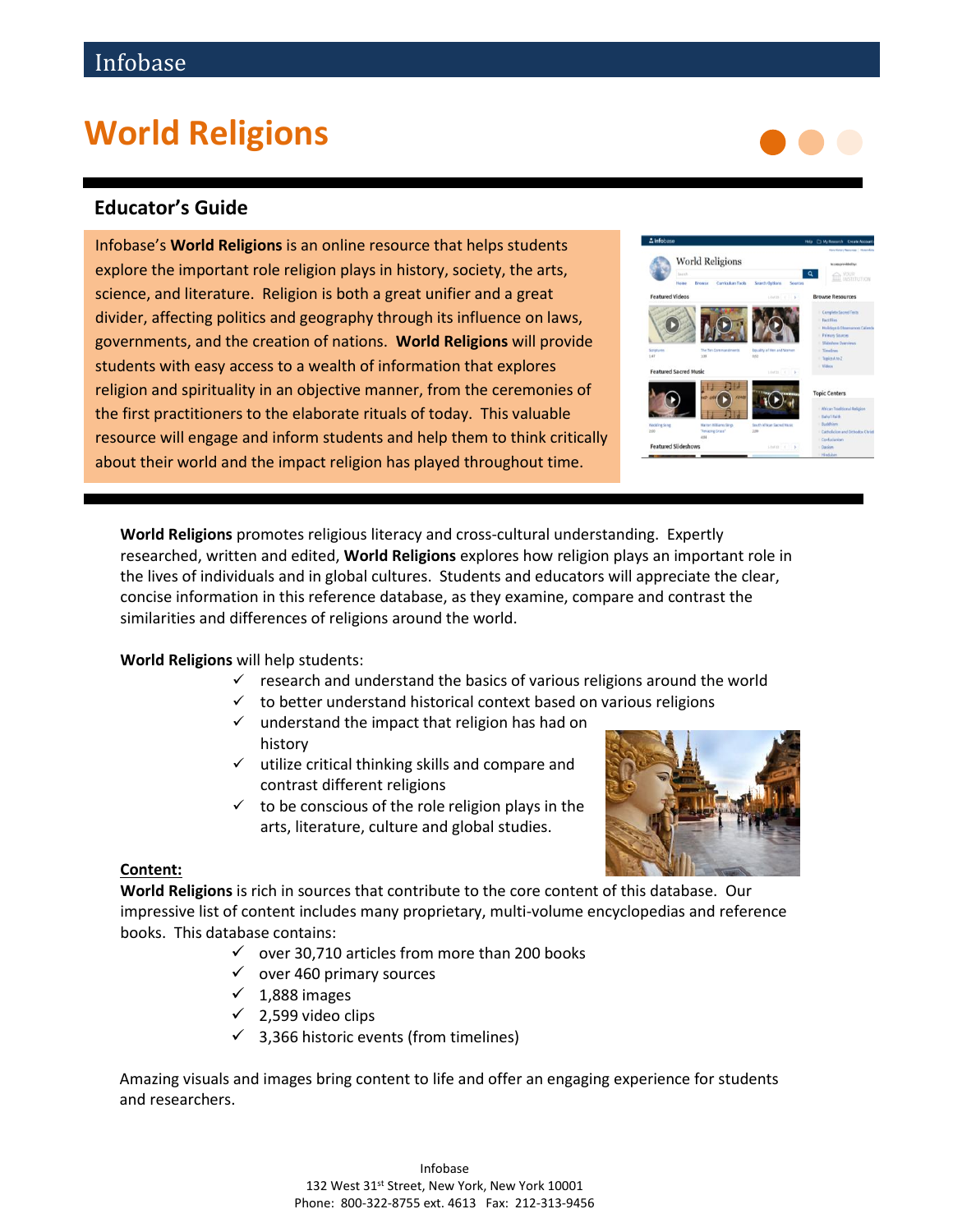## **Educator's Guide**

#### **Highlights and features include**:

- **Intuitive Home Page** provides quick access to searching database
- **Featured Videos** offers a quick glance at videos highlighted each month
- **Featured Sacred Music** includes music and music videos of various religions
- Custom **Featured Slideshows** have been created offering a visual introduction to key topics and themes
- **Featured Maps and Graphs** include historical and population maps, graphs, illustrations, site plans, religious symbols and more
- **At-a-Glance** provides quick access to additional areas of religious study including *Select 21st - Century Religious Leaders, Religious Founders*, and *Select Religious Texts*
- **Browse Resources** on the *Home Page* offer direct access to: *Complete Sacred Texts, Fact Files, Holidays & Observances Calendar, Primary Sources, Slideshow Overviews, Timelines, Topics A to Z,* and *Videos*
- Editorially curated **Topic Centers** boast specially selected content on 15 living religions, with core content for students and researchers to learn and understand each religion
- **Religion in the News** offers real-time, relevant searchable newsfeed from World-Wide Religious News on more than 200 countries, with information on geography, people and culture, weather, climate, history, government, and society, maps, flags, facts and figures, images, and articles
- **Primary Sources** include hundreds of documents and introductions that provide context and background-perfect for document-based lerarning and strengthening critical-thinking skills
- **Holiday and Observances Calendar** call out special events and topics for educators to use for planning and class discussions
- **Curriculum Tools** provide great usage and research tips for students and educators – these include: *Analyzing Primary Sources, Avoiding Plagiarism, Writing a Research Paper* and more
- **Videos, Images and Original Maps** and Charts bring spiritual traditions from around the world to life

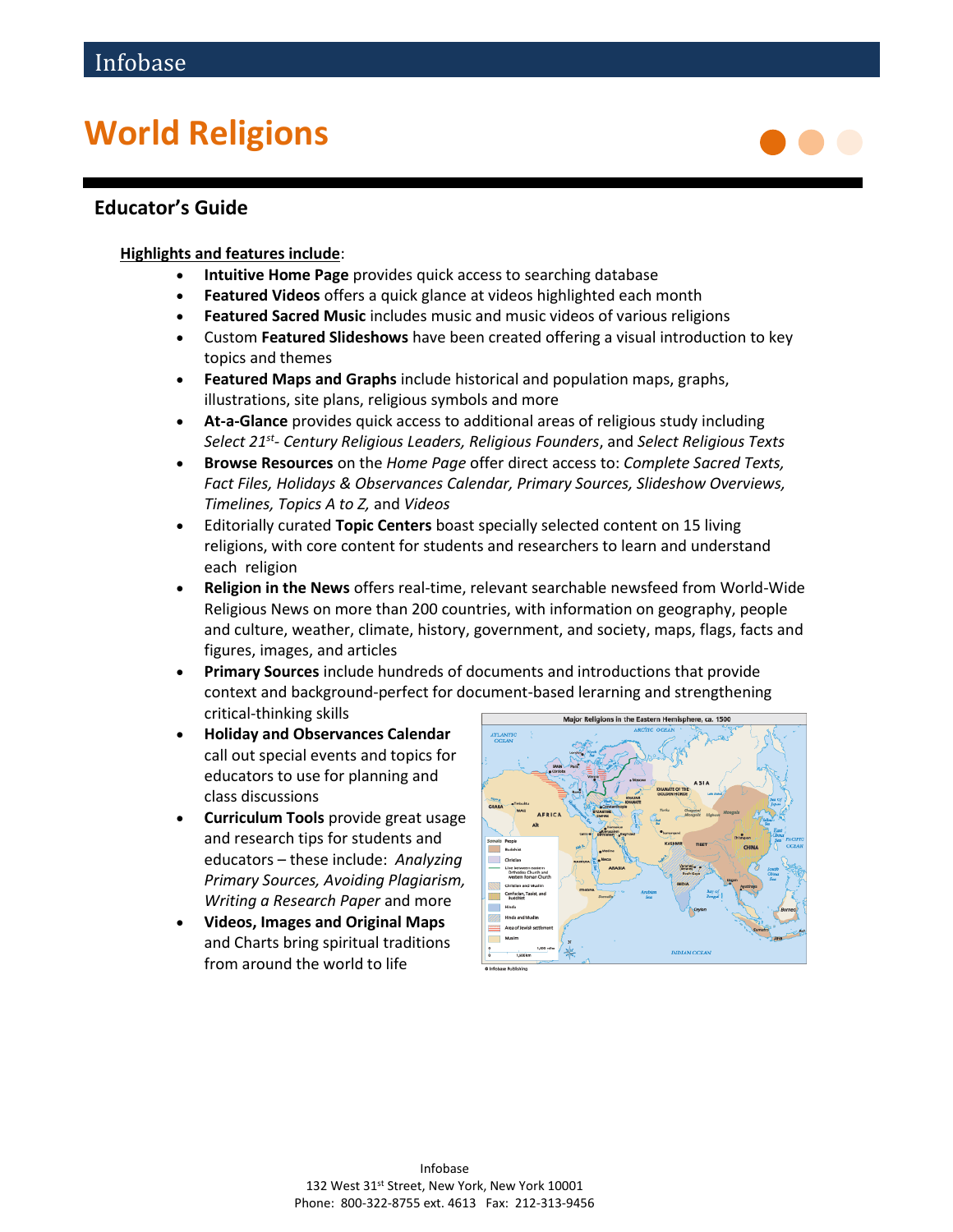## **Educator's Guide**

#### **Special Feature:**

**Topic Centers** offer an organized overview on 15 living religions. Each *Topic Center* includes information on a specific religion with comprehensive articles, content and materials that help students and researcher learn more about and understand that religion. Links to core essays, primary sources, complete sacred texts, fact files, terms, timelines, videos and more. The Topic Centers are great to use as study guides and entry points into the content.

#### **Some features you shouldn't miss…**

- Dynamic citations in MLA, Chicago, and Harvard formats
- Tag "clouds" for all content
- Convenient A to Z topics lists
- Searchable by Common Core, national, state, provincial, IB and College Board AP standards
- Google Sign-In; Download to Google Drive, Google Translate
- Search Assist technology
- Read Aloud
- Persistent record links
- Searchable Support Center with live help chat
- Cross-searchable with any combination of Infobase **History Research Center** databases to which your institution subscribes.

#### **Projects and Ideas for Educators –** using **World Religions:**

Use the content in **World Religions** to enrich and enhance the study of world religions. Religion plays a significant role in history and society, and thus the National Council for Social Studies strongly encourages study about religions as an essential part of the social studies curriculum. **World Religions** complements the social studies curriculum by teaching the historical context in which each religion was founded and in which it exists today.

#### **Compare and Contrast…**

 The exclusive, editorially curated *Topic Centers* in **World Religions** are structured identically, allowing for easy comparison of all living religions. This approach emphasizes diversity within and among religions across time, while also showing similarities and common ideologies. The at-a glance Fact Files in each *Topic Center* are particularly useful for comparative analysis. Ask students to use these tools to compare and contrast 2-3



 $\overline{a}$ 

**EXECUTE** 

**World Religions** 

**In-Depth Study** 

**Ruddhism Topic Center** 

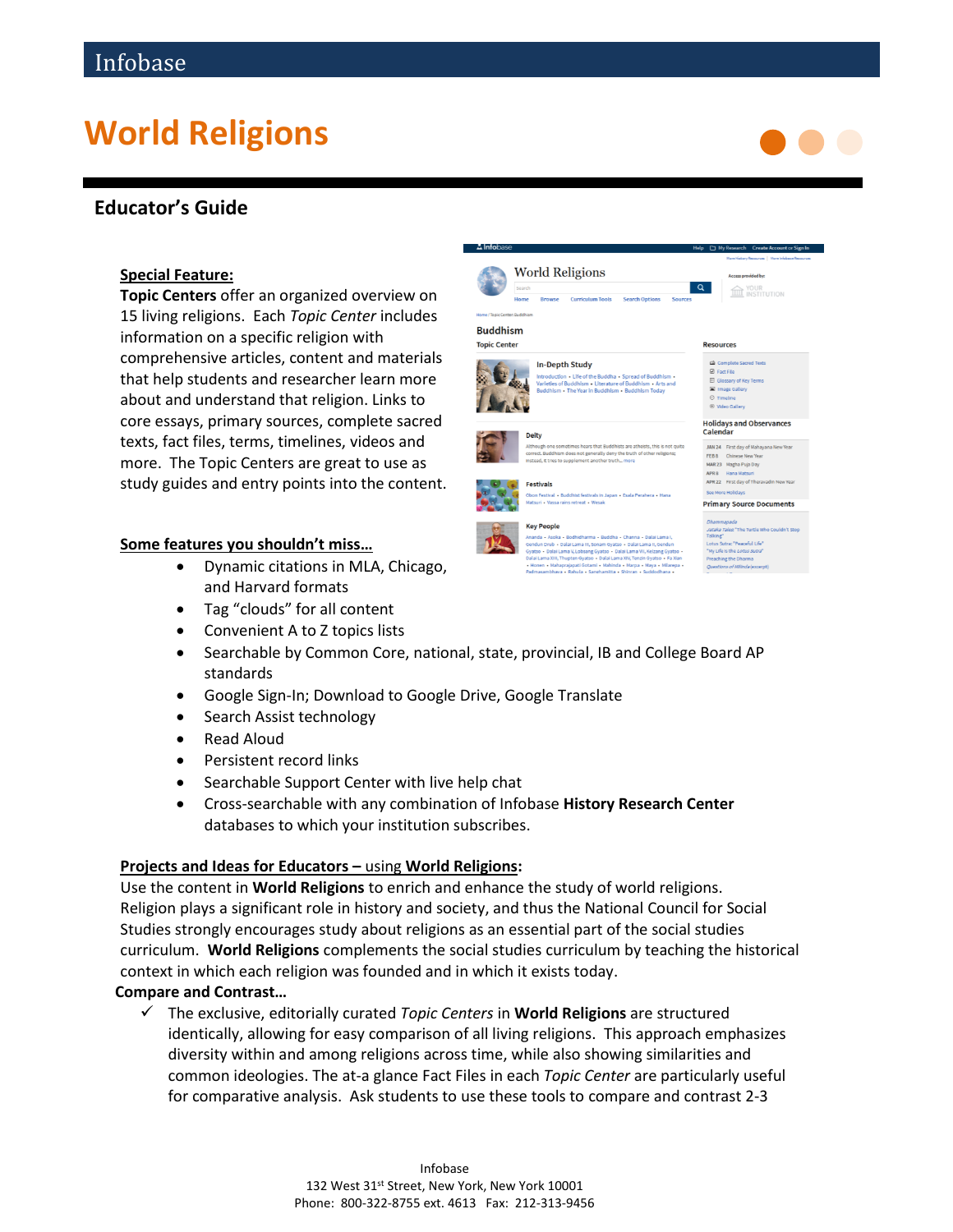

## **Educator's Guide**

religions. Have students display their findings in a creative way (i.e. a chart or a Venn diagram, etc.). Start a class discussion as students share their findings.

 $\checkmark$  Inspiring students to understand the role that religion has played in history and particularly in some key historic events will help increase religious literacy. Using **World Religions** ask students to compare and contrast two historic events where religion or religious beliefs played a key role. Have students write an essay and explain how and why religion was a factor.

#### **Create…**

- Using **World Religions**, ask students to select "Holidays & Observances Calendar" on the Home Page under *Browse Resources*. Have students select a holiday and design and based on the information provided, create a poster for that event. Ask students to make sure that they include symbols, historic details, and additional information about the event, (including the religion and geographical location, on the poster. Hang the posters around the room and start a class discussion!
- $\checkmark$  Split your class into groups, and using content and the *Time Lines* feature in **World Religions**, assign each group a continent from around the world, and ask them to create a map of the content assigned, noting various religions prevalent in that part of the world. Have student use poster board or poster-sized paper. Have each group color-code religions on the map and explain the basis of each religion on color-coded index cards that match their poster. Discuss some of the key historic events of each region and what role religion could have played.

#### **Critical Thinking Skills**

 $\checkmark$  Ask students to write an essay on the general role religion has played in areas like Art, History, Music and Literature. Have students use **World Religions** for their research.

#### **Visual Learning- How effective are databases and video in learning?**

Online resources are a great way to promote and improve learning. They help to stimulate the thought process and allow students to understand a concept, idea, or process with visual input. Did you know…?

- $\checkmark$  Approximately 65 % of the population are visual learners
- $\checkmark$  The brain processes visual information 60,000 times faster than text.
- $\checkmark$  90% of information that comes to the brain is visual.
- $\checkmark$  Visual aids in the classroom improve learning by up to 400%.
- $\checkmark$  A stimulating environment for a child can make the difference between a 25% [greater ability to learn](http://www.brainconnection.com/library/?main=explorehome/brain-facts) or 25% less in an environment with little stimulation.